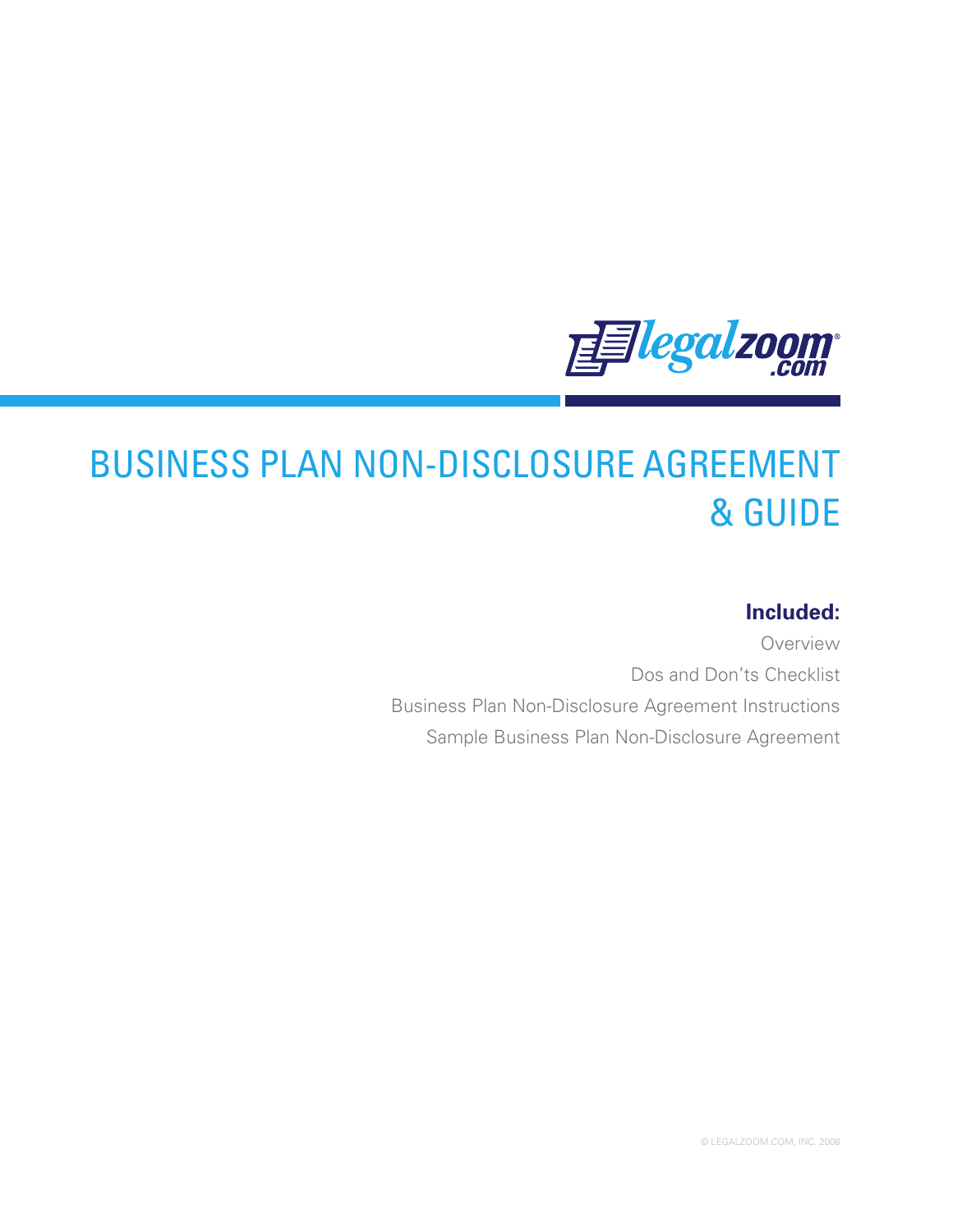### **1. Overview**

Non-disclosure agreements (also called NDAs or confidentiality agreements) have become increasingly important for businesses of all sizes, serving as the first line of defense in protecting company inventions, trade secrets, and hard work. These agreements are critical not only when confidential information has been wrongly disclosed, but also when such disclosures have not yet occurred.

At their core, non-disclosure agreements build relationships of trust between two or more parties. The agreements contemplate situations in which at least one party is sharing confidential and proprietary information with the other, and protect the immediate and future security of the disclosed information. Once signed, a non-disclosure agreement allows for open dialogue between parties, creating an environment in which information can be discussed freely and the true objectives of the meeting or relationship can be achieved (e.g., a company can be created, a strategic partnership can be established, etc.).

The enclosed document allows your company to reveal its business plans without worrying that a consultant will turn into a competitor. A written contract minimizes confusion, misunderstanding, and error, and sets forth the parties' expectations and fulfillment obligations. In every way, this promotes successful and profitable business arrangements.

## **2. Dos & Don'ts Checklist**

Creating a non-disclosure agreement is the first of many steps in maintaining and protecting your organization's business plan and other confidential information. The following tips will provide additional guidance about protecting your company:

Protecting proprietary information should be the rule and not the exception. Get in the habit of using a non-disclosure agreement any time there is a possibility sensitive information will be disclosed.

Instruct all company employees and associates about the importance, security, and protection of confidential information. Wrongful disclosure can happen at any level of your organization.

Many business owners hesitate to use non-disclosure agreements, fearing they imply suspicion of or doubt about the other party. This is a mistake. Non-disclosure agreements are common in modern business, and most people won't blink if asked to sign one. If someone does object, ask yourself if you truly want to be in business with that person.

Make at least two copies of the signed agreement, one for you and the remainder for the other parties to the agreement.

Keep the signed non-disclosure agreement in a safe place. An executed agreement is useless if it can't be found.

Don't rely on oral promises of confidentiality. They are hard to prove and are harder to enforce.

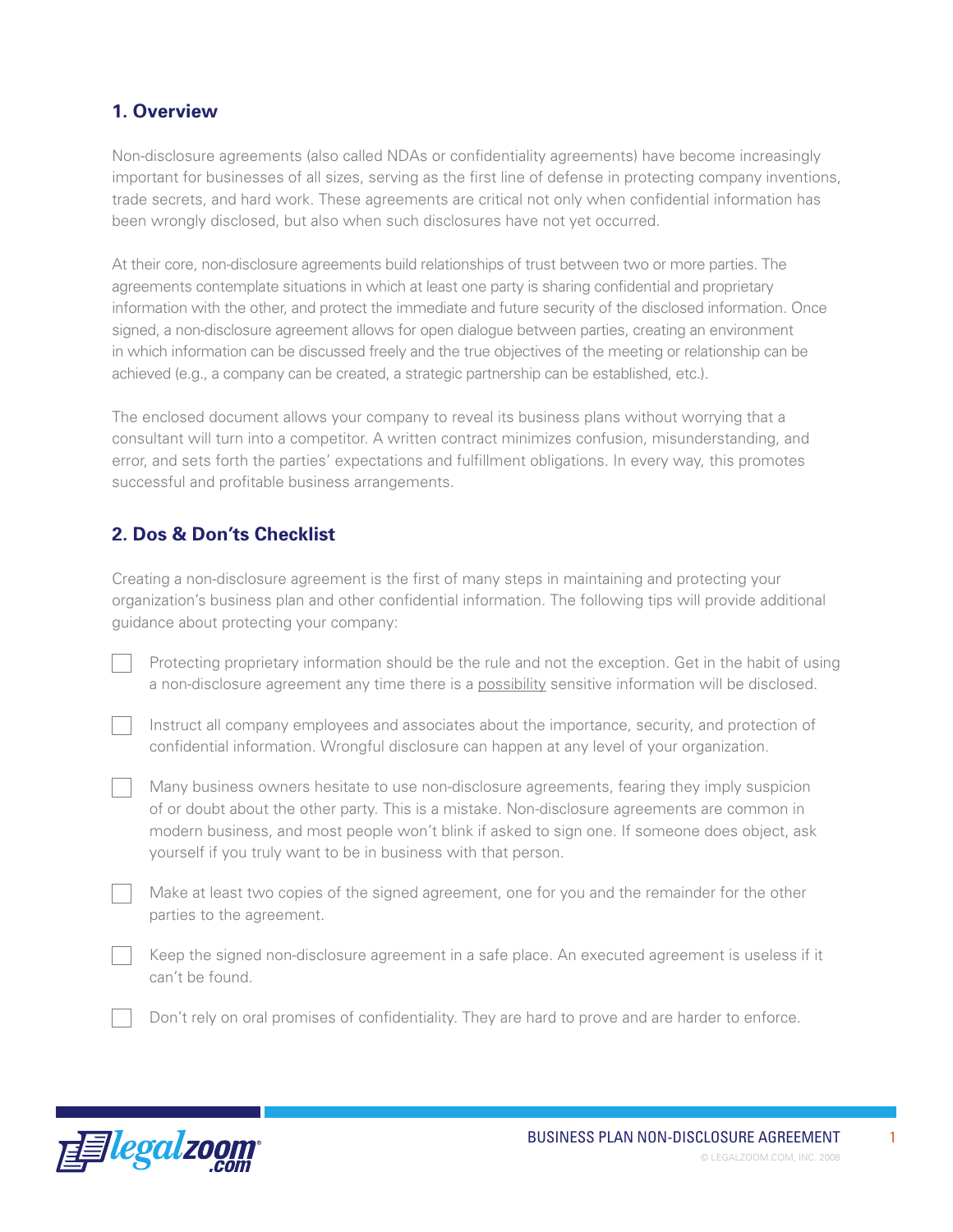In addition to using a non-disclosure agreement, write "CONFIDENTIAL" in bold letters on your business plan and any other documents with proprietary information. This will remind everyone of the nature of the information and of their obligation to protect it.

Review the non-disclosure agreement carefully. One size does not fit all.

#### **3. Business Plan Non-Disclosure Agreement Instructions**

The following provision-by-provision instructions will help you understand the terms of your business plan non-disclosure agreement.

The numbers and letters below (e.g., Section 1, Section 2(c), etc.) correspond to provisions in the contract. Please review the entire agreement before starting your step-by-step process.

- Introduction of Parties. Identifies the document as a business plan non-disclosure agreement. Write in the date on which the agreement will become effective (often the date on which it is signed). Identify the parties and, if applicable, what type of organization(s) they are. Note that each party is given a name (e.g., "Company") that will be used throughout the agreement. The party disclosing its business plan is called the "Company" and the party receiving the business plan is called the "Recipient."
- Recitals. The "whereas" clauses, referred to as recitals, define the world of the agreement and offer key background information about the parties. In the sample, complete the numbered blanks as follows:
	- (1) Insert the name of the company for which the business plan was created. If the company has not yet been formed, enter the name that will be used.
	- (2) Provide a brief description of why the business plan is being provided to the recipient (for example, for consulting or accounting purposes).
- **Section 1: Confidential Information.** Defines "confidential information" for agreement purposes. Enter the number of days the Company has to give the Business Plan to the Recipient after the agreement has been signed and the number of days the Company has to identify verbal information as confidential.
- Section 2(a): Recipient's Treatment of Confidential Information. Explains how the Recipient will treat the confidential information. Note two important details: (1) the Recipient can use the information only for purposes intended by the Company (e.g., if the information was disclosed so that Recipient could determine whether or not to make an investment, the information can be used only for that purpose); and (2) the Recipient can give the information only to certain individuals within its own organization.
- Section 2(b): Business Plan and Tangible Confidential Information. Indicates how the Recipient must handle the business plan and physical representations of confidential information (e.g., drawings, disks, or reports, and not conversations or presentations).
- Section 2(c): Exceptions. These are listed exceptions to the general rules in a non-disclosure agreement. This section details four situations in which a party's disclosure of "confidential

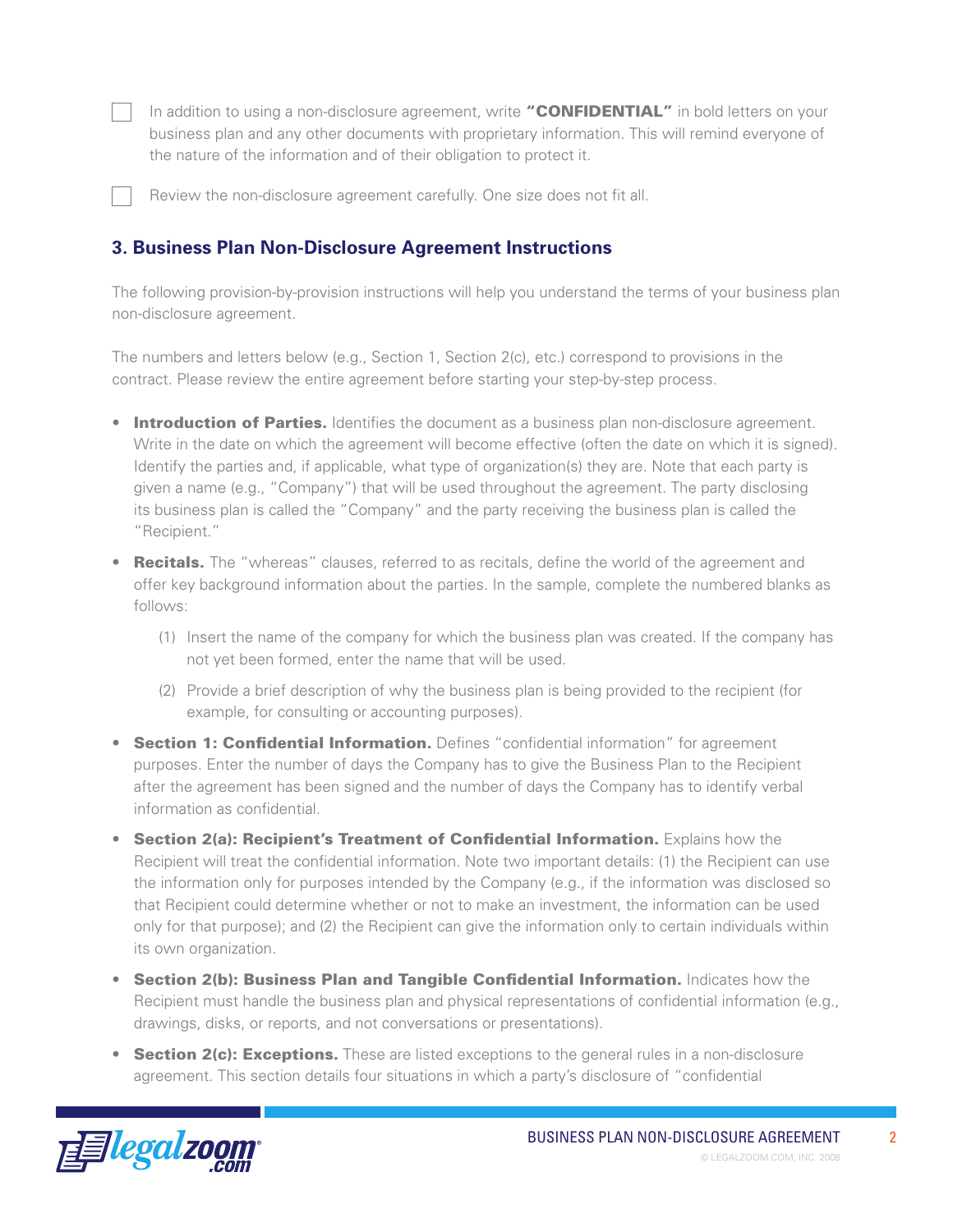information" does not violate the agreement. First: if the "confidential information" has been made public by someone other than the Recipient. Second: if the "confidential information" had been provided to the Recipient in a non-confidential manner previously. In other words, the information was provided to the Recipient before he or she signed the agreement, during which time the information either was not considered confidential or was provided in a manner suggesting it was not confidential. Third: if the Recipient is legally compelled to provide confidential information. If this is the case, however, the Recipient must alert the Company immediately, so the Company may limit potential damage. Fourth: if the confidential information was independently developed by the Recipient without breaching the agreement. In other words, if the Recipient generated the same information without reference to protected data. The fourth exception is included because many financiers, investors, and business owners will require it.

- Section 3: Term. States that the Recipient must treat the confidential information as confidential for a certain number of years after it is provided. Enter the number of years that you want this information to be protected.
- Section 4: No License. Restates that the confidential information is being communicated for a specific business purpose only. In other words, the Recipient does not receive any ownership rights to the information through this agreement.
- Section 5: No Publicity. Indicates that the Recipient and the Company will keep their dealings confidential. This is typically used for joint ventures, acquisitions, mergers, and similar arrangements, where disclosure of the relationship could diminish the value of a company or its business.
- **Section 6: Governing Law and Equitable Relief.** Allows one of the parties, often the Company, to choose the state laws that will be used to interpret the agreement. Note that this is not a venue provision: the included language will not impact where a potential claim can be brought. Please write the applicable state in the blank provided. The provision also allows the Company to seek equitable relief (i.e., court remedies requiring a party to perform or refrain from performing certain acts) for any violation of the agreement.
- **Section 7: Entire Agreement.** The parties' agreement that the document they're signing is "the agreement" about the confidential information. In other words, if previous agreements or promises surface, the signed agreement will control. The clause also requires changes to be in writing and signed by both parties.
- **Section 8: No Assignment.** Indicates that the Recipient cannot transfer his or her obligations under the agreement to a third party.
- Section 9: Severability. Protects the terms of the agreement as a whole, even if one part is later invalidated. For example, if a state law is passed prohibiting choice-of-law provisions, it will not undo the entire agreement. Instead, only the section dealing with choice of law would be invalidated, leaving the remainder of the agreement enforceable.
- Section 10: Notices. Lists the addresses to which all official or legal correspondence will be delivered.
- Section 11: No Implied Waiver. Explains that if the Company ignores or allows the Recipient to break an obligation related to the confidential information, it does not mean the Company waives his future rights to enforce the same obligations.

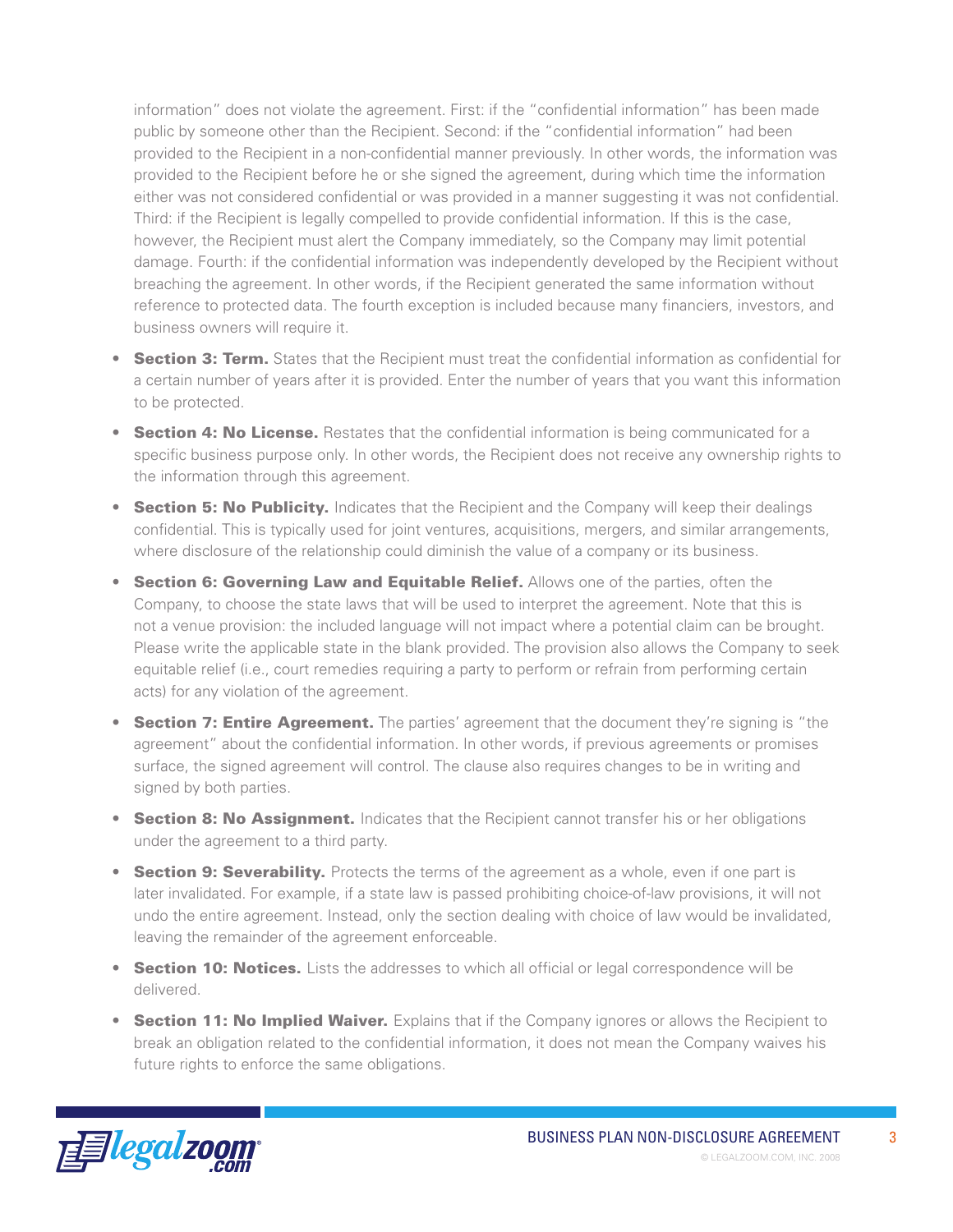• Section 12: Headings. Notes that the headings at the beginning of each section are meant to organize the document, and should not be considered operational parts of the agreement.

Remember: although the protection of your business starts with a well-crafted non-disclosure agreement, it doesn't end there. Be vigilant in protecting your intellectual property and deal intelligently with your employees, business partners, and customers. It takes only one disclosure to alter the landscape of your business permanently.

#### DISCLAIMER

LegalZoom is not a law firm. The information contained in the packet is general legal information and should not be construed as legal advice to be applied to any specific factual situation. The use of the materials in this packet does not create or constitute an attorney-client relationship between the user of this form and LegalZoom, its employees or any other person associated with LegalZoom. Because the law differs in each legal jurisdiction and may be interpreted or applied differently depending on your location or situation, you should not rely upon the materials provided in this packet without first consulting an attorney with respect to your specific situation.

The materials in this packet are provided "As-Is," without warranty or condition of any kind whatsoever. LegalZoom does not warrant the materials' quality, accuracy, timeliness, completeness, merchantability or fitness for use or purpose. To the maximum extent provided by law, LegalZoom, it agents and officers shall not be liable for any damages whatsoever (including compensatory, special, direct, incidental, indirect, consequential, punitive or any other damages) arising out of the use or the inability to use the materials provided in this packet.